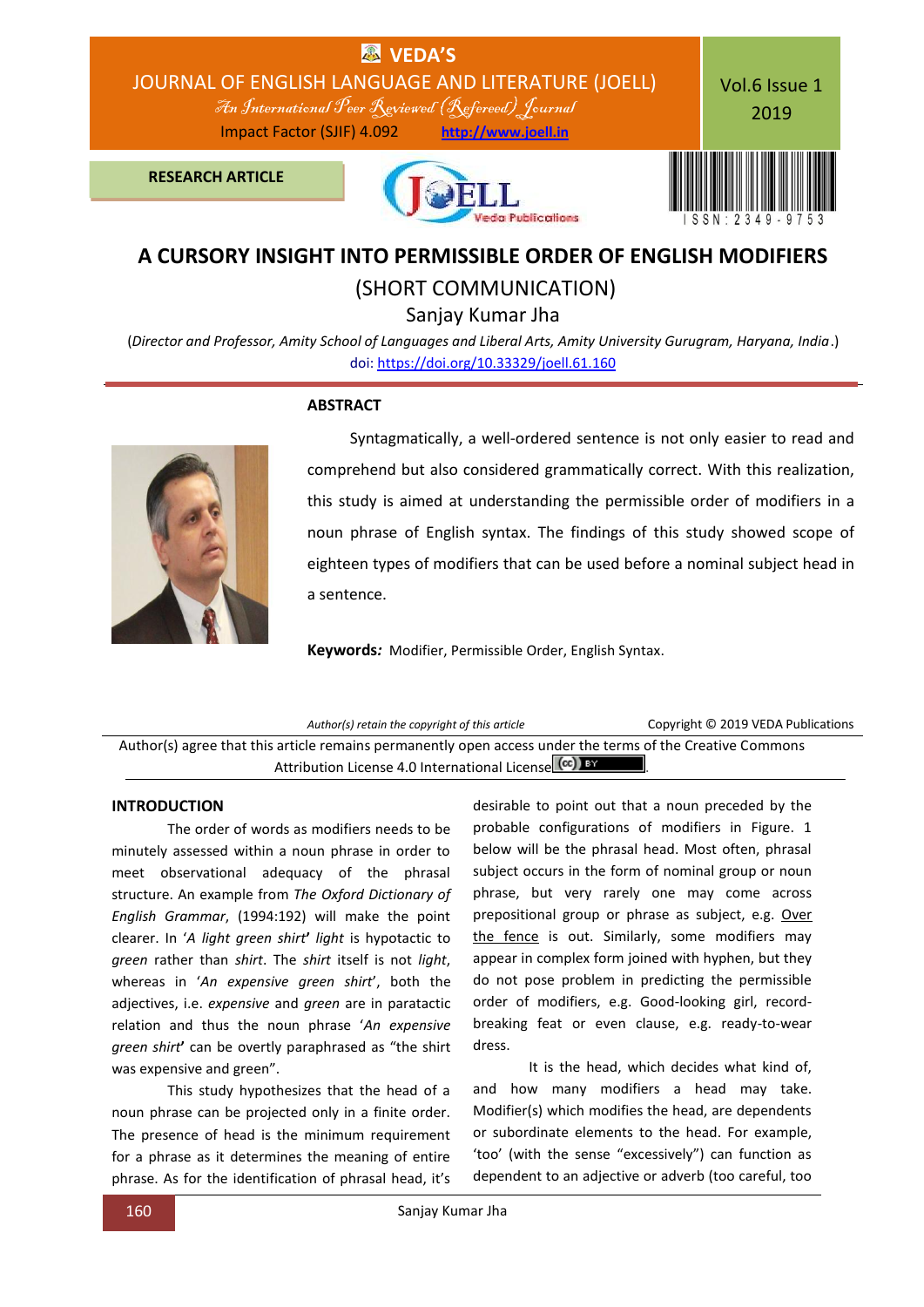# **VEDA'S** JOURNAL OF ENGLISH LANGUAGE AND LITERATURE (JOELL) An International Peer Reviewed (Refereed)Journal Impact Factor (SJIF) 4.092 **http://www.joell.in**

carefully), but not to noun or verb (their too extravagance, you shouldn't too worry). This phenomenon of dependency is called the valency of the head. Given the valency of head, this study presents below a brief account of particular type of constituent(s) that may occur in a permissible order as modifier(s) of a nominal subject in English syntax. **FINDINGS**

Since the English subject is often a nominal structure occurring before verb, the basic pattern of modifier for noun phrase as discussed by Scotts

(1973) and Muir (1974) can be presented in the form of a rule like **MOD ={D→O→E→N}.** The rule prescribes probable occurrence of four grammatical categories from left to right as *determiner* followed by *ordinator*, *epithet*, and *nominator* respectively. The rule has been further elaborated diagrammatically in figure 1 that shows the occurrence of four grammatical categories with their sub-types along with six types of absolute construction (AC) that may occur before subject head in an English sentence.



**Abbreviations:** MOD=modifier, D=determiner, O=ordinator, E=epithet, N=nominator, AC= absolute construction, SC=subordinate clause, INFC=infinitive clause, PRNC=present participle non-finite clause, PSNC=past participle nonfinite clause, ( P ) =infinite further projection